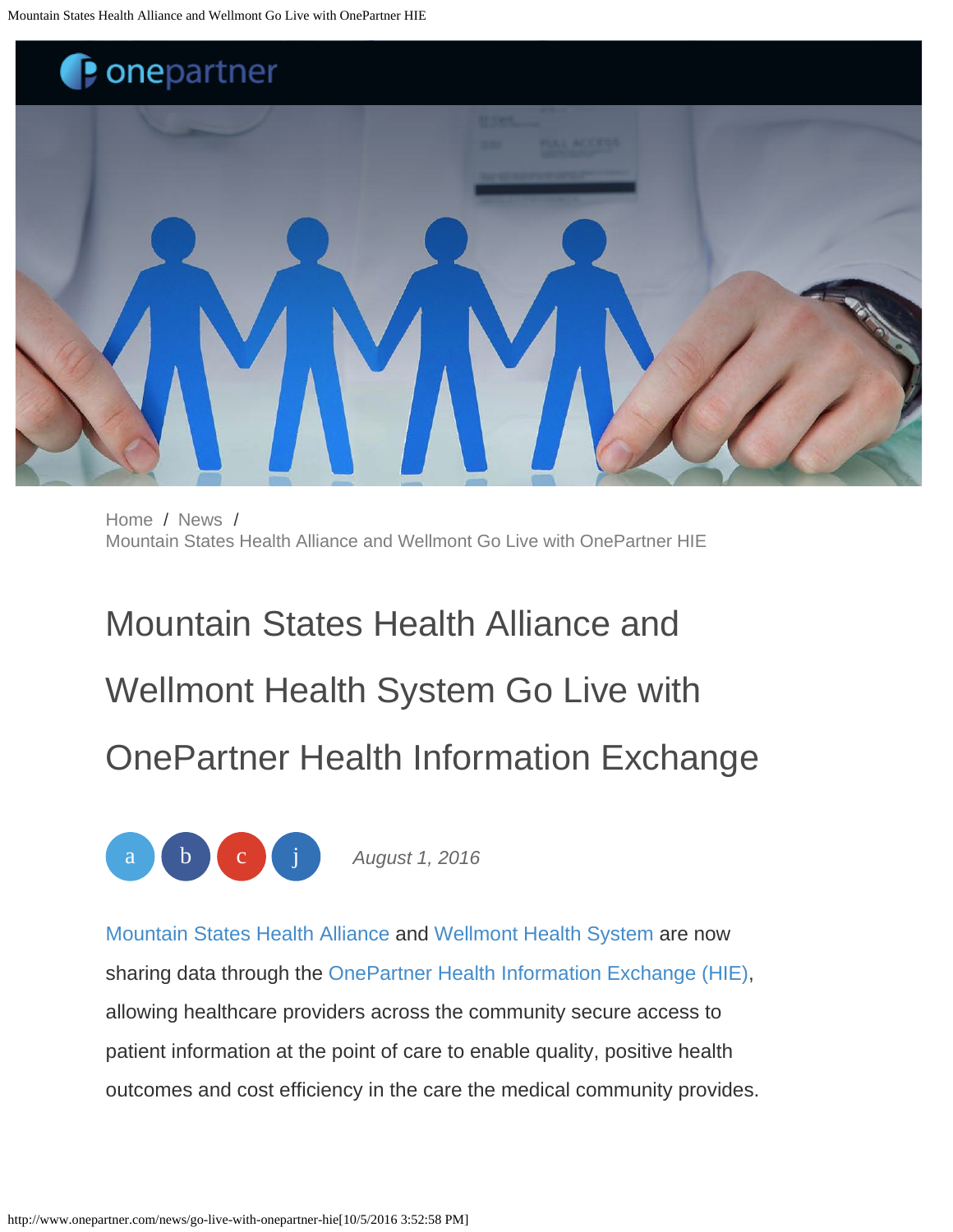"This is a landmark moment for the medical community in the Tri-Cities. For the first time, healthcare providers across the region are now afforded secure access to clinical patient data from both hospital systems at the point of care," said Scott R. Fowler, M.D., President and CEO of OnePartner. "OnePartner provides the ability to economically connect various systems to a common platform which improves collaboration among physicians and the quality of the care we provide."

The safe, secure and timely access to critical health information at the point of care is proven to be safer for patients by allowing physicians a more complete view of the patient health record so they can accurately and quickly diagnose and treat the patient. The OnePartner HIE provides an auditable record of access to every patient record, making it safer and more secure than traditional methods of sharing patient information by phone or fax.

"Mountain States prioritizes working collaboratively with physicians to deliver the highest quality patient care," said Alan Levine, President and CEO of Mountain States Health Alliance. "Ensuring physicians have all the information they need is very important, and we are pleased OnePartner provides a vehicle for this effort. We congratulate the OnePartner team for their hard work and diligence in building this model."

As health care reform progresses, Health Information Exchange is being implemented across the country to ensure that physicians, hospitals and other medical professionals have secure access to accurate patient health information, at the point of care, no matter where the patient seeks treatment. To date, OnePartner Health Information Exchange has garnered the participation and support of 1,514 regional physician regional physicians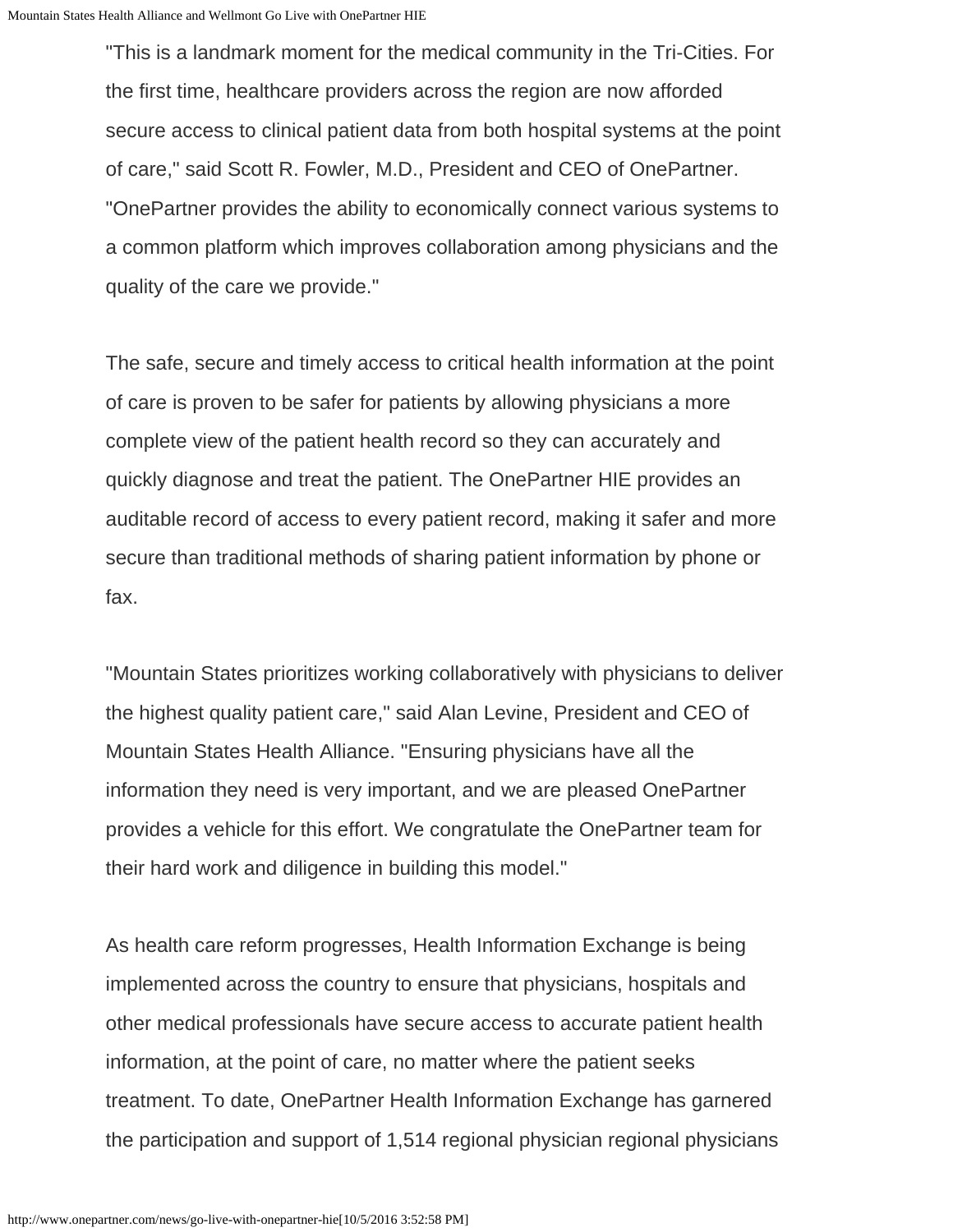collectively serving over 750,000 patients.

"Wellmont has experienced the benefits of having a common platform for electronic medical records in our facilities, so we appreciate the value of participating in OnePartner," said Bart Hove, Wellmont's president and CEO. "Regardless where patients receive care, physicians can perform their duties even better when they have access to the most complete record possible. We welcome the opportunity to participate in OnePartner and enhance the experience for patients and their caregivers." To learn more about the OnePartner HIE, [read more.](http://www.onepartner.com/hie)

## **OnePartner Services**

## **Navigate**

[Value-Based Contracting](http://www.onepartner.com/value-based-contracting) [Value-Based Operationalization](http://www.onepartner.com/value-based-contracting) [Healthcare Technology](http://www.onepartner.com/value-based-contracting) [ACO Implementation](http://www.onepartner.com/aco-implementation) [Medicare Advantage](http://www.onepartner.com/medicare-advantage) [Commercial Pay-for-Value](http://www.onepartner.com/news/commercial-pay-for-value) [Population Health Management](http://www.onepartner.com/value-based-operationalization/population-health-management-risk-stratification) [& Risk Stratification](http://www.onepartner.com/value-based-operationalization/population-health-management-risk-stratification) [Provider Engagement](http://www.onepartner.com/provider-engagement) [Patient Engagement](http://www.onepartner.com/patient-engagement/) [Care Delivery Model](http://www.onepartner.com/care-delivery-model-implementation) [Implementation](http://www.onepartner.com/care-delivery-model-implementation) [HCC Coding Tool](http://www.onepartner.com/hcc-coding-tool)

**[About Us](http://www.onepartner.com/about) [Healthcare Transformation](http://www.onepartner.com/healthcare-transformation) [Data Center](http://www.onepartner.com/news/data-center) [OnePartner HIE](http://www.onepartner.com/hie) [Contact](http://www.onepartner.com/contact) [News & Events](http://www.onepartner.com/news) Contact OnePartner** 158 Advanced Technology **Drive** P.O. Box 382 Duffield, VA 24244

OnePartner ATAC | (888) 767-1727 OnePartner HIE | (423) 230- 4656

All rights reserved.